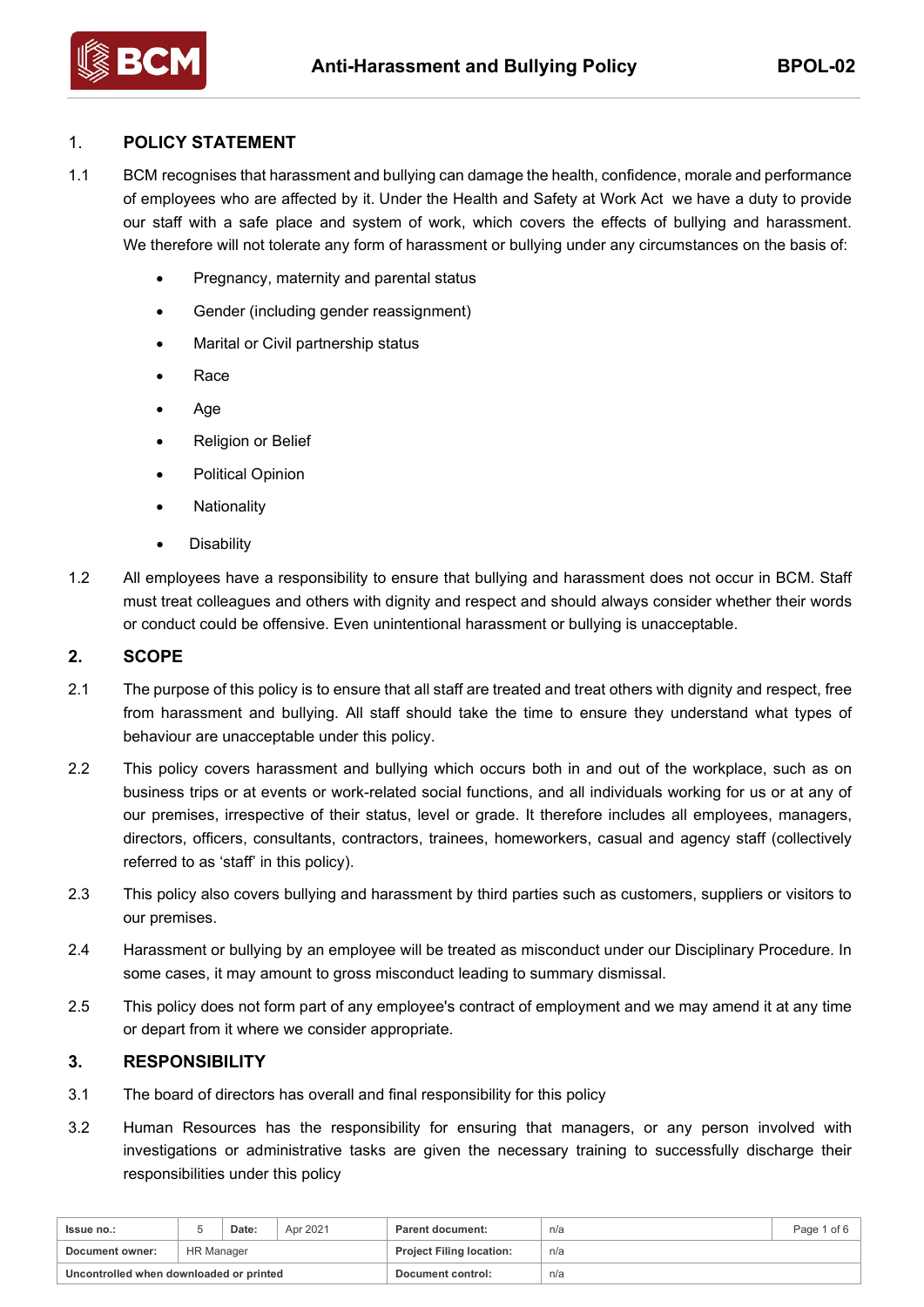

- 3.3 Line managers and Human Resources have the responsibility for providing confidential advice and assistance to those who believe they have been bullied or harassed.
- 3.4 Human Resources and all managers have responsibility for ensuring this policy is put into practice.

### **4. WHAT IS HARASSMENT?**

- 4.1 Harassment is any unwanted physical, verbal or non-verbal conduct related to a relevant protected characteristic (see above) which has the purpose or effect of violating a person's dignity or creating an intimidating, hostile, degrading, humiliating or offensive environment for them. A single incident can amount to harassment. Harassment is unacceptable even if it does not fall within any of those categories.
- 4.2 The Protection from Harassment Act 1997 makes it unlawful to pursue a course of conduct which you know or ought to know would be harassment, which includes causing someone harm or distress.

#### **5. UNLAWFUL HARASSMENT MAY INVOLVE:**

- a. unwanted physical conduct or "horseplay", including touching, pinching, pushing, grabbing, brushing past someone, invading their personal space, and more serious forms of physical or sexual assault;
- b. unwelcome sexual advances or suggestive behaviour (which the harasser may perceive as harmless), and suggestions that sexual favours may further a career or that a refusal may hinder it;
- c. continued suggestions for social activity after it has been made clear that such suggestions are unwelcome;
- d. sending or displaying material that is pornographic or that some people may find offensive (including e-mails, text messages, video clips and images sent by mobile phone or posted on the internet);
- e. offensive or intimidating comments or gestures, or insensitive jokes or pranks;
- f. mocking, mimicking or belittling a person's disability;
- g. racist, sexist, homophobic or ageist jokes, or derogatory or stereotypical remarks about a particular gender, ethnic or religious group;
- h. outing or threatening to out someone as gay or lesbian; or
- i. ignoring or shunning someone, for example, by deliberately excluding them from a conversation or a workplace social activity.
- 5.1 It also includes treating someone less favourably because they have submitted or refused to submit to such behaviour in the past.
- 5.2 A person may be harassed even if they were not the intended "target". For example, a person may be harassed by racist jokes about a different ethnic group if it creates an offensive environment for them.

#### **6. WHAT IS BULLYING?**

- 6.1 Bullying can be characterised as offensive, intimidating, malicious or insulting behaviour, an abuse or misuse of power through means that undermine, humiliate, denigrate or injure the recipient (ACAS Website).
- 6.2 Bullying can take the form of physical, verbal and non-verbal conduct. It can involve:
	- a. physical or psychological threats;

| <b>Issue no.:</b>                       |            | Date: | Apr 2021 | <b>Parent document:</b>         | n/a | Page 2 of 6 |
|-----------------------------------------|------------|-------|----------|---------------------------------|-----|-------------|
| Document owner:                         | HR Manager |       |          | <b>Project Filing location:</b> | n/a |             |
| Uncontrolled when downloaded or printed |            |       |          | Document control:               | n/a |             |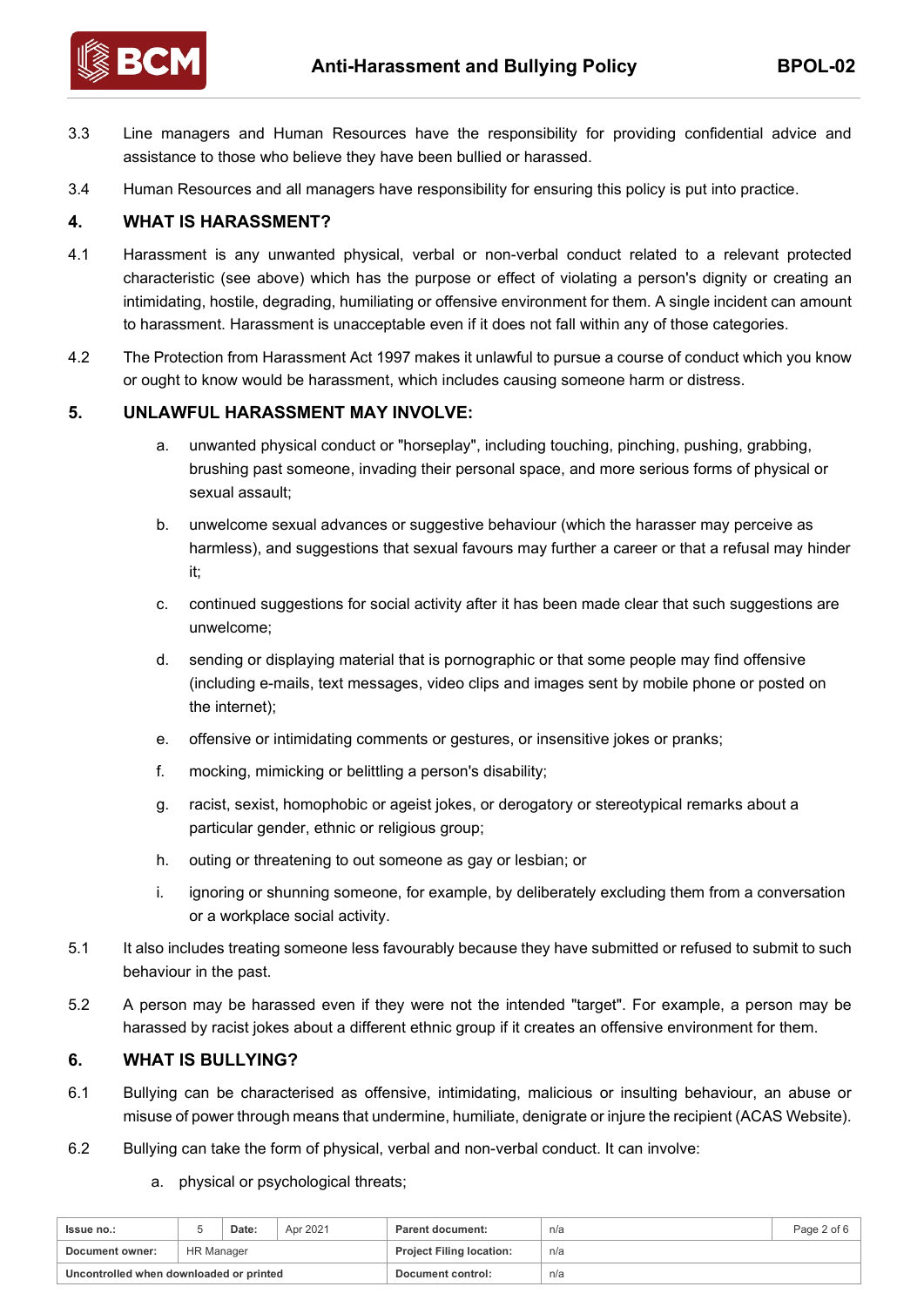

- b. deliberately ignoring or excluding someone
- c. spreading malicious rumours or gossip
- d. humiliating/insulting someone i.e. shouting at, being sarcastic towards, ridiculing or demeaning others
- e. giving someone unachievable or meaningless tasks
- f. constantly undervaluing someone's work performance
- g. preventing opportunities for progression by intentionally blocking promotion/training opportunities
- h. making threats about job security
- i. misuse of power/position or overbearing and intimidating levels of supervision;
- j. deliberately undermining a competent worker by overloading and constant criticism
- 6.3 Legitimate, reasonable and constructive criticism of member of staff's performance or behaviour, or reasonable instructions given to them in the course of their employment, will not amount to bullying on their own.

### 7. **PROCEDURE FOR HANDLING BULLYING AND HARASSMENT**



#### 7.1 Informal Action

- 7.1.1 If you are being bullied or harassed, you should initially consider raising the problem informally with the person responsible, if you feel able. You should explain clearly to them that their behaviour is not welcome or makes you uncomfortable. If this is too difficult or embarrassing, you should speak to the HR, who can provide confidential advice and assistance in resolving the issue formally or informally.
- 7.1.2 If you are not certain whether an incident or series of incidents amount to bullying or harassment, you should initially contact your line manager informally for confidential advice.

| <b>Issue no.:</b>                       |            | Date: | Apr 2021 | Parent document:                | n/a | Page 3 of 6 |
|-----------------------------------------|------------|-------|----------|---------------------------------|-----|-------------|
| Document owner:                         | HR Manager |       |          | <b>Project Filing location:</b> | n/a |             |
| Uncontrolled when downloaded or printed |            |       |          | Document control:               | n/a |             |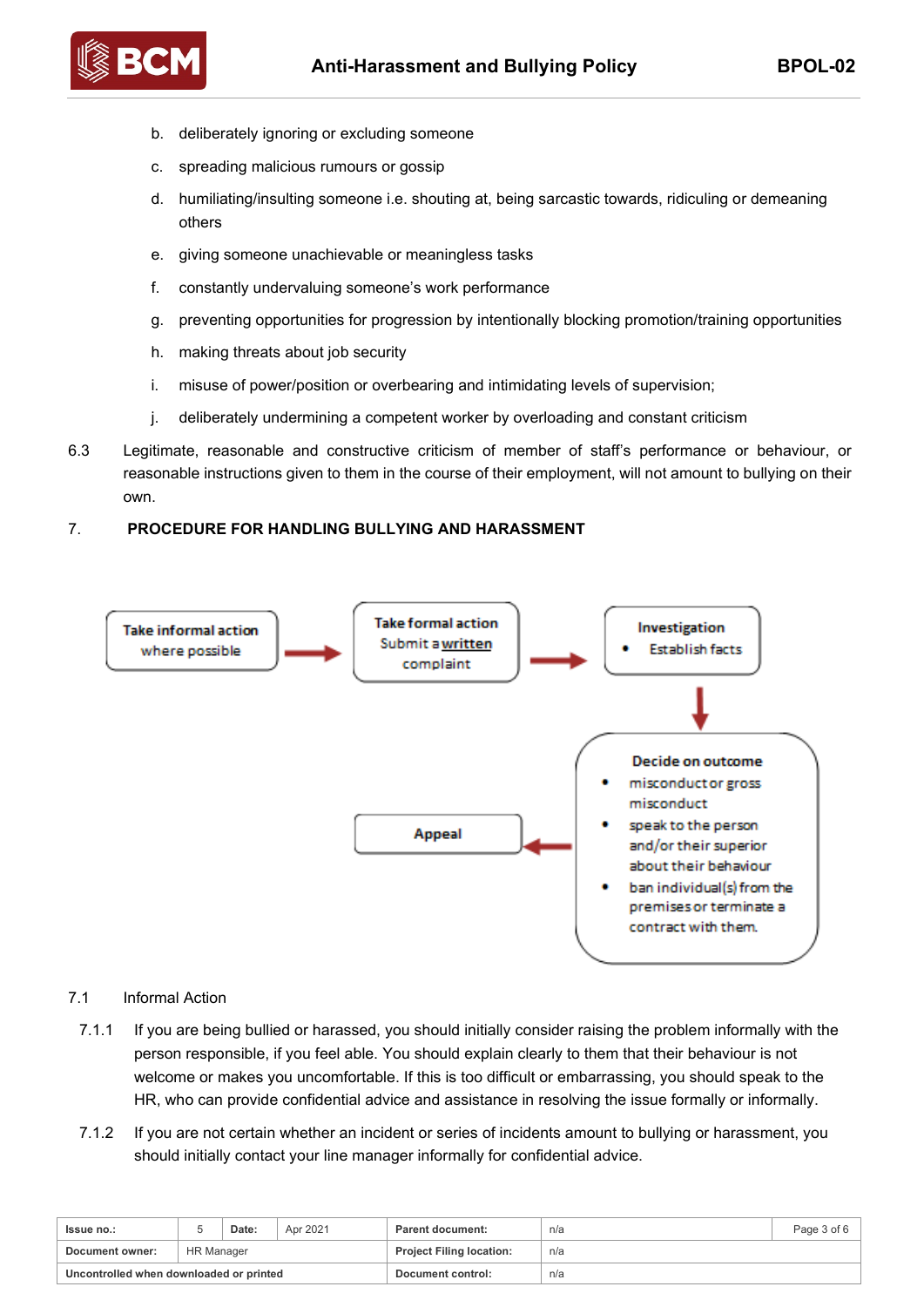

7.1.3 If informal steps have not been successful or are not possible or appropriate, you should follow the formal procedure set out below.

- 7.2 Raising a Formal Complaint
- 7.2.1 If the informal procedure has been unsuccessful, not possible or appropriate, you should follow the formal procedure.
- 7.2.2 You should make a formal written complaint to HR; however, if the matter concerns that person, you should refer it to the Managing Director.
- 7.2.3 If informal steps have not been successful or are not possible or appropriate, you should follow the formal procedure set out below.
- 7.3 Formal Investigation
	- 7.3.1 We will investigate complaints in a timely and confidential manner to establish the facts of what happened. Your name and the name of the alleged harasser or bully will not be divulged other than on a 'need to know' basis to those individuals involved in the investigation.
	- 7.3.2 You must not inform individuals not involved in the complaint or the investigation about the complaint, including the name of the alleged harasser or bully.
	- 7.3.3 The investigation will be conducted by someone with appropriate experience and no prior involvement in the complaint. The investigation should be thorough, impartial and objective, and carried out with sensitivity and due respect for the rights of all parties concerned.
	- 7.3.4 We will arrange a meeting with you, usually within one week of receiving your complaint, so that you can give your account of events. You have the right to be accompanied by a colleague of your choice, who must respect the confidentiality of the investigation. You will be given a provisional timetable for the investigation. The investigator will arrange further meetings with you as appropriate throughout the investigation.
	- 7.3.5 The investigator will also meet with the alleged harasser or bully, who may also be accompanied by a colleague of their choice. They have a right to be informed of the details of the allegations against them, so they can respond.
	- 7.3.6 Where your complaint is about an employee, we may consider suspending them on full pay or making other temporary changes to working arrangements pending the outcome of the investigation, if circumstances require.
	- 7.3.7 Where your complaint is about someone other than an employee, such as a contractor, customer, service user, supplier, or visitor, we will consider what action may be appropriate to protect you and anyone involved pending the outcome of the investigation, bearing in mind the reasonable needs of the business and the rights of that person. Where appropriate, we will attempt to discuss the matter with the third party.
	- 7.3.8 We will also seriously consider any request that you make for changes to your own working arrangements during the investigation. For example you may ask for changes to your duties or working hours so as to avoid or minimise contact with the alleged harasser or bully.
	- 7.3.9 It may be necessary to interview witnesses to any of the incidents mentioned in your complaint. If so, the importance of confidentiality will be emphasised to them.
	- 7.3.10 At the end of the investigation, the investigator will submit a report to a Senior Manager or Company Representative nominated to consider the complaint.

| <b>Issue no.:</b>                       |                   | Date: | Apr 2021 | Parent document:                | n/a | Page 4 of 6 |
|-----------------------------------------|-------------------|-------|----------|---------------------------------|-----|-------------|
| Document owner:                         | <b>HR Manager</b> |       |          | <b>Project Filing location:</b> | n/a |             |
| Uncontrolled when downloaded or printed |                   |       |          | Document control:               | n/a |             |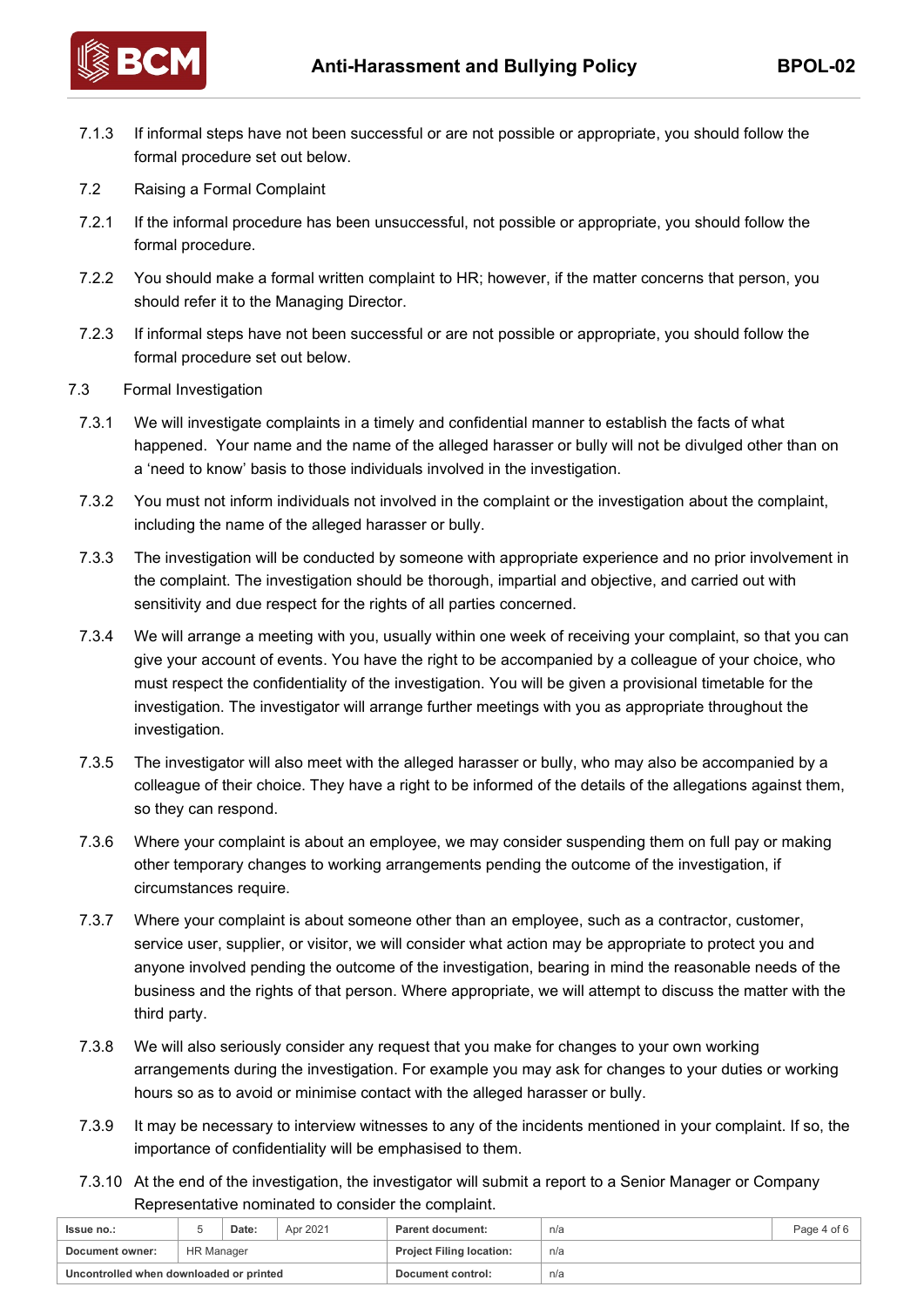

- 7.3.11 The Senior Manager/Representative will arrange a meeting with you, usually within a week of receiving the report, in order to discuss the outcome and what action, if any, should be taken. You have the right to bring a colleague to the meeting.
- 7.3.12 Both you and the alleged harasser will also receive written confirmation of the investigation findings.

- 7.4 Action Following the Investigation
	- 7.4.1 If the Senior Manager/Representative considers that harassment or bullying has occurred, prompt action will be taken to stop the harassment or bullying immediately and prevent its recurrence.
	- 7.4.2 Where the harasser or bully is an employee the matter will be dealt with as a case of possible misconduct or gross misconduct under our Disciplinary Procedure
	- 7.4.3 Where the harasser or bully is a third party, appropriate action might include putting up signs setting out acceptable and unacceptable behaviour; speaking or writing to the person and/or their superior about their behaviour; or, in very serious cases, banning them from the premises or terminating a contract with them.
	- 7.4.4 Whether or not your complaint is upheld, we will consider how best to manage the ongoing working relationship between you and the alleged harasser or bully. It may be appropriate to arrange some form of mediation and/or counselling, or to change the duties, working location or reporting lines of one or both parties.
	- 7.4.5 Action will be taken against any staff member who deliberately provides false information or otherwise acts in bad faith as part of an investigation. In such cases, employees may be subject to action under our Disciplinary Procedure.
- 7.5 Appeals
	- 7.5.1 If your complaint has not been resolved to your satisfaction, you may appeal in writing to Hugh McGarry, stating your full grounds of appeal within one week of the date on which the decision was sent or given to you.
	- 7.5.2 We will hold an appeal meeting, normally within one week of receiving your written appeal. This will be dealt with impartially by a more senior manager who has not previously been involved in the case (although they may ask anyone previously involved to be present). You may bring a colleague to the meeting.
- 7.5.3 We will confirm our final decision in writing, usually within one week of the appeal hearing. This is the end of the procedure and there is no further appeal.

### **8. PROTECTION AND SUPPORT FOR THOSE INVOLVED**

- 8.1 Staff who make complaints or who participate in good faith in any investigation conducted under this policy must not suffer any form of retaliation or victimisation as a result.
- 8.2 If you believe you have suffered any such treatment you should inform your line manager or HR. If the matter is not remedied you should raise it formally using our Grievance Procedure or this procedure, if appropriate.
- 8.3 Any employee found to have retaliated against or victimised someone for making a complaint or assisting in good faith with an investigation under this procedure will be subject to disciplinary action under our Disciplinary Procedure. All other staff may have their contractual relationship with the Company terminated.

# **9. CONFIDENTIALITY AND DATA PROTECTION**

| <b>Issue no.:</b>                       |                   | Date: | Apr 2021 | <b>Parent document:</b>         | n/a | Page 5 of 6 |
|-----------------------------------------|-------------------|-------|----------|---------------------------------|-----|-------------|
| Document owner:                         | <b>HR Manager</b> |       |          | <b>Project Filing location:</b> | n/a |             |
| Uncontrolled when downloaded or printed |                   |       |          | Document control:               | n/a |             |